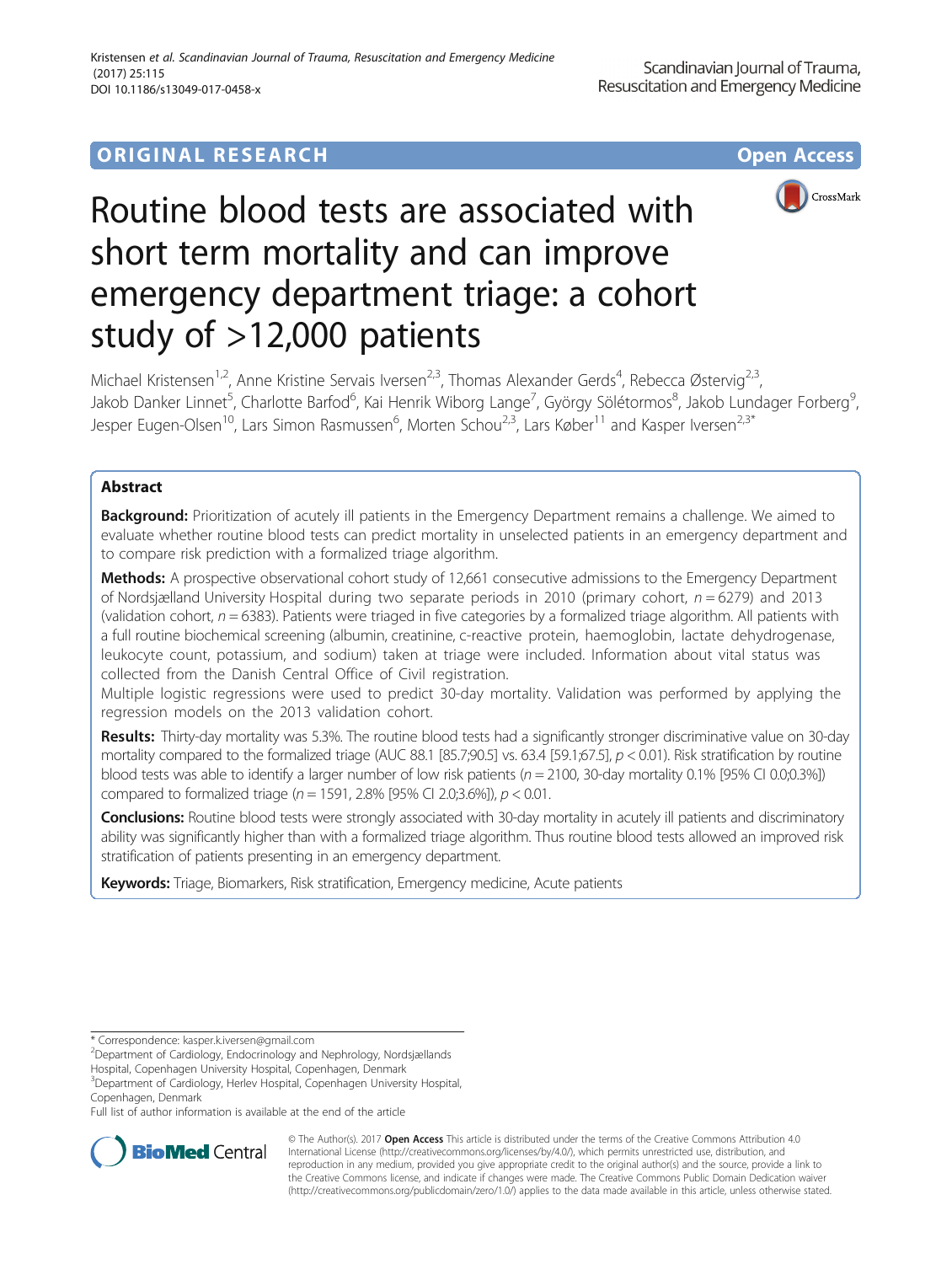# Background

Prioritization of acutely ill patients in the Emergency Departments (ED) remains a challenge. Waiting time to treatment is not only the most important predictor of patient satisfaction [[1](#page-6-0)], it can also lead to poor outcome [\[2](#page-6-0), [3](#page-7-0)].

Risk stratification of patients in the Emergency Department using triage systems has been proposed to meet the above mentioned challenges [[1\]](#page-6-0). Typically, these triage systems classify patients into five categories based on vital signs (level of consciousness, arterial blood pressure, heart rate, arterial oxygen saturation, respiratory rate and temperature) [[4, 5](#page-7-0)]. In recognition that the severity of acute illness cannot be recognized solely on the vital signs most triage models upgrade patients in certain high risk situations to higher levels of urgency based on presenting complaint. [[1](#page-6-0)] This leads to lower specificity and potentially an inappropriate allocation of resources adversely affecting other patients in the ED [[6](#page-7-0)–[9\]](#page-7-0).

A routine biochemical screening is performed on nearly all patients upon presentation to the modern ED except for those with obvious minor complaints. The results of these blood tests are, however, rarely used in the initial risk assessment even though modern blood analysis techniques allow for the results to be available within 15 min. Many routine tests have a well-known prognostic value in selected patient groups, but their value for initial risk assessment of ED patients have to our knowledge not been investigated in larger groups [\[10](#page-7-0)–[14](#page-7-0)].

The aim of this study was to investigate, if routine blood tests could improve the prediction of outcome in unselected patients in the emergency department as compared with a formalized triage algorithm.

# Methods

The study was a prospective observational cohort study of 12,661 consecutive admissions at the Emergency Department of Nordsjælland University Hospital over two periods in 2010 (primary cohort,  $n = 6249$ ) and 2013 (validation cohort,  $n = 6383$ ). Initial data analyses were performed on data from the primary cohort. Data on demographics and routine blood test results were analysed with logistic regression statistics to create a model for predicting mortality. As low and high values of any blood test may increase risk of mortality equally (e.g. hypokalaemia and hyperkalaemia) relevant variables were modelled by splines rather than linearly. The prediction model was ultimately validated on the 2013 cohort and predictive ability was compared to the original triage.

# Study data

The ED of Nordsjælland University Hospital is one of the largest regional hospitals in the Capital Region of

Denmark. The hospital has a 24-h acute care facility offering emergency, level-2 trauma, medical, surgical and intensive care services for 310,000 citizens. The ED has approximately 68,000 patient contacts annually and complete regional uptake, eliminating selection due to hospital preferences by the patients [[15\]](#page-7-0).

The primary cohort was based on the 'Acute Admission Database' comprising 6279 consecutive patients referred or presented to the ED from September 22, 2009 to February 28, 2010. Inclusion criteria were age > 16 years and presentation to the ED. The validation cohort was based on the 'Triage Database' comprising 6383 consecutive patients presenting to the ED from September 4 to December 13, 2013. Patients <17 years and obstetrics patients were not included. Patients detected in the field with major trauma, ST-elevation acute myocardial infarction or stroke within 2–3 h were admitted to the tertiary centre in the region. Patients with minor complaints and injuries planned for ambulant or fast track treatment were excluded (i.e. no patients categorized at the lowest level of urgency were included). Both studies have previously been described in details [[5, 16\]](#page-7-0).

For this study, we included patients with a full routine biochemical screening (albumin, creatinine, c-reactive protein, haemoglobin, lactate dehydrogenase, leukocyte count, potassium, and sodium) and vital status.

All patients in the two cohorts were identified by the Central Personal Registry (CPR) number that is assigned to all Danish citizens at birth or immigration and this uniquely identifies gender and date of birth. Information about vital status was obtained from The Danish Central Office of Civil Registration that records the vital status of all Danish residents.

## **Triage**

Nordsjælland University Hospital started using the Hillerød Adaptive Process Triage (HAPT) in 2009 inspired by the Swedish Adaptive Process Triage model (ADAPT) [[5\]](#page-7-0). ADAPT is a five-level triage system, ranking the patients based on both vital signs and presenting complaint. Patients are triaged as red (life-threatening), orange (seriously ill), yellow (ill), green (need of assessment) or blue (minor complaints). The most urgent of vital signs or presenting complaint determines the final triage category [[5, 17\]](#page-7-0). In 2011 HAPT was customized for local conditions and named Danish Emergency Process Triage (DEPT) [[18\]](#page-7-0). This system is the most widely used triage system in Denmark [[19, 20](#page-7-0)]. For details on the DEPT triage system see Additional file [1.](#page-6-0)

# **Statistics**

Multiple logistic regression was used to predict the primary endpoint, 30-day mortality. Four models were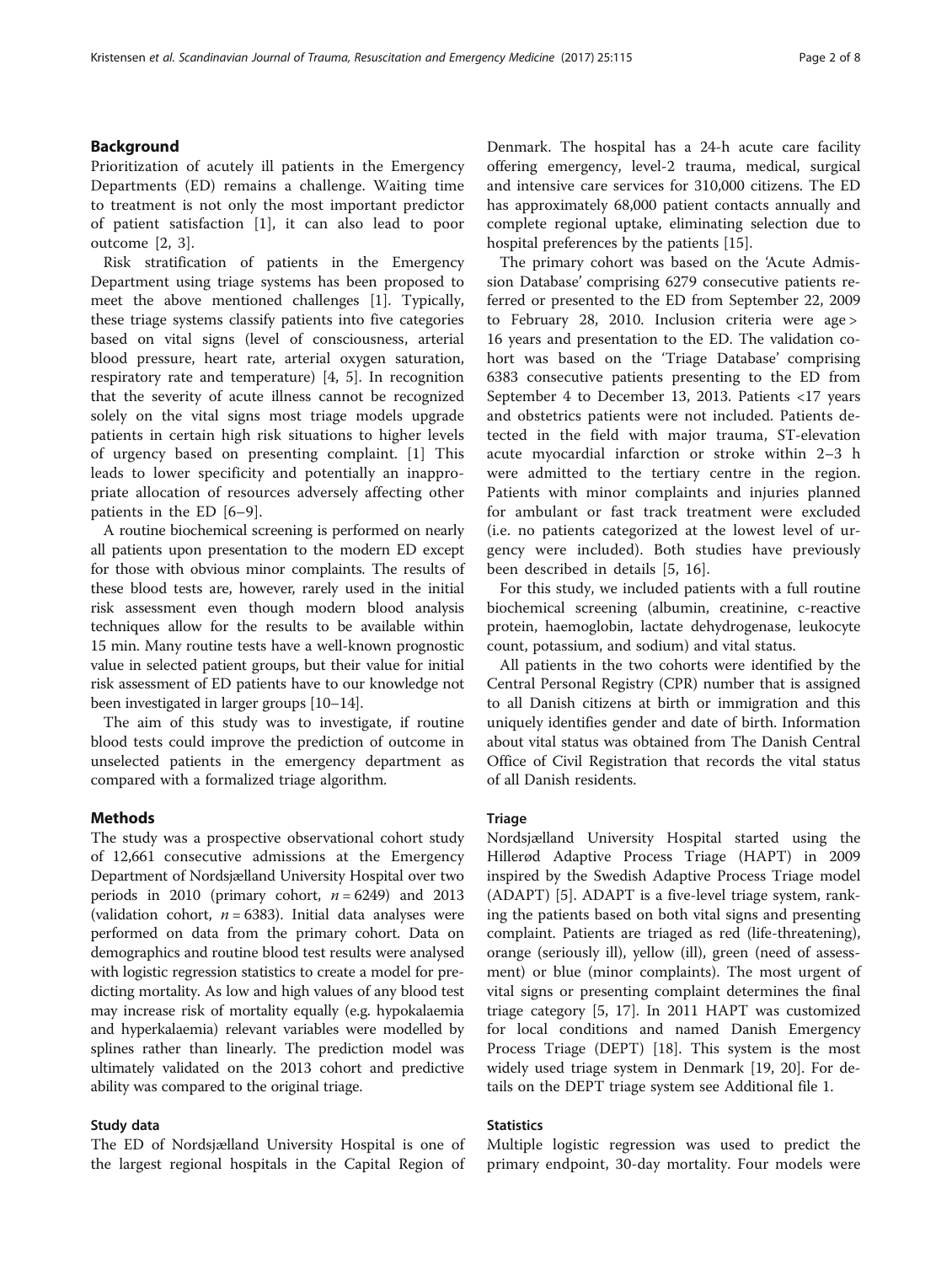compared to triage: One including the eight routine blood tests, one with demographics (age and sex), one with blood tests and demographics, and one including the routine blood tests, demographics and formalized triage.

The effect of the eight blood tests on the log odds of 30-day mortality was assumed to be linear or modelled by a linear spline for which change points were chosen according to recommended age-sex specific normal reference values (see Additional file [2](#page-6-0) for details) [\[21](#page-7-0)]. We also developed a univariate logistic regression model based on the four triage levels.

From the multiple logistic regression models, we calculated the predicted risks of 30-day mortality on the probability scale. Based on the predicted risks of 30-day mortality patients were reclassified into four groups (green <1%, yellow 1–10%, orange >10–25%, red >25%) in order to match the four triage levels. Survival probabilities within the first 30 days were calculated in risk strata by Kaplan-Meier method.

The diagnostic accuracy of the logistic regression models was evaluated on discriminative value and calibration. The discriminative value is the ability of a model to differentiate between two conditions, e.g. low risk or high risk. Calibration can be defined as the accuracy of the prediction. E.g. if a model predicts a risk of  $x/100$  we can expect  $x/100$  patients to have the event [\[22](#page-7-0)].

The discriminative value of the logistic regression models was evaluated using receiver operation characteristics curves (ROC) and the area under the curve (AUC). AUC can be interpreted as the probability that a logistic regression model will predict a randomly chosen patient who died within 30 days a higher risk than a randomly chosen patient who survived 30 days. A high AUC indicates good discriminative value [[23](#page-7-0)]. Being a rank statistic AUC is invariant to monotone transformation of the predicted risks and hence cannot indicate failure to model calibration. To asses model calibration Brier scores were obtained and calibration plots created. The Brier score is the mean squared difference between the predicted probability of 30-day mortality and the actual outcome for this patient. The lower the Brier score, the better the prediction accuracy [[24, 25\]](#page-7-0).

The results were internally validated by a crossvalidation approach using 1000 splits of the data into training and validation set [\[26](#page-7-0)]. We report the mean AUC and the 2.5% and the 97.5% quantiles of 1000 cross-validation results.

External validation was performed by applying the regression models built on the primary cohort to the 2013 cohort and calculating AUC and Brier score. The 30-day mortality risk predictions based on the blood test

prediction model were re-calibrated for the validation cohort using logistic calibration described by Janssen et al. 2008 [[27\]](#page-7-0).

All data management and statistical computation was performed using the R software version 3.1.0 [[28](#page-7-0)–[30](#page-7-0)].

# Results

# Primary cohort

A full biochemical screening, triage category, and vital status were available for 85.5% of the patients in the primary 2010 cohort. Characteristics of the included and excluded patients are presented in Additional file [3](#page-6-0) along with vital signs and blood test results. The excluded group differed significantly from the included concerning the following variables: They were younger, had a higher rate of admission to ICU, they had shorter length of stay, they more frequently presented during weekends and during the night, and finally, they had a higher arterial oxygen saturation and a lower respiratory rate.

# Validation cohort

Triage category, vital status and a full biochemical screening were available for 5738 of the 6383 (89.9%) patients in the 2013 validation cohort (Table [1\)](#page-3-0). The validation cohort was collected in the same ED as the primary cohort however three years later the hospital managed a larger number of annual contacts due to the closing of a smaller local hospital. 30-day mortality was significantly lower than in the primary cohort (4.1% vs. 5.3%,  $p < 0.01$ ). They had a lower respiratory rate, lower heart rate, and lower systolic blood pressure. The levels of albumin, c-reactive protein, potassium and leukocyte count were lower. Sodium level was higher. Se cohorts compared in Additional file [4](#page-6-0).

## Main results

There was a significant association between 30-day mortality and all eight blood tests as well as age in the individual linear models. However in the final model including all eight blood tests, age and sex - a significant association with mortality was found only for albumin, creatinine, c-reactive protein, potassium, lactate dehydrogenase, age, and sex.

# Discriminative ability

Discriminative abilities in relation to 30 day-mortality are visualised with ROC-curves (Fig. [1](#page-3-0), panel A: Primary cohort, B: Validation cohort). AUC-values and Brier scores with 95% confidence intervals are presented in Table [2](#page-4-0). Demographics alone (age and sex) was significantly stronger than the original triage (panel A, red vs. black line) AUC 74.9% [95% CI  $= 71.4;78.2$ ] vs. 63.4% [95% CI  $= 59.1;67.5$ ],  $p < 0.01$ .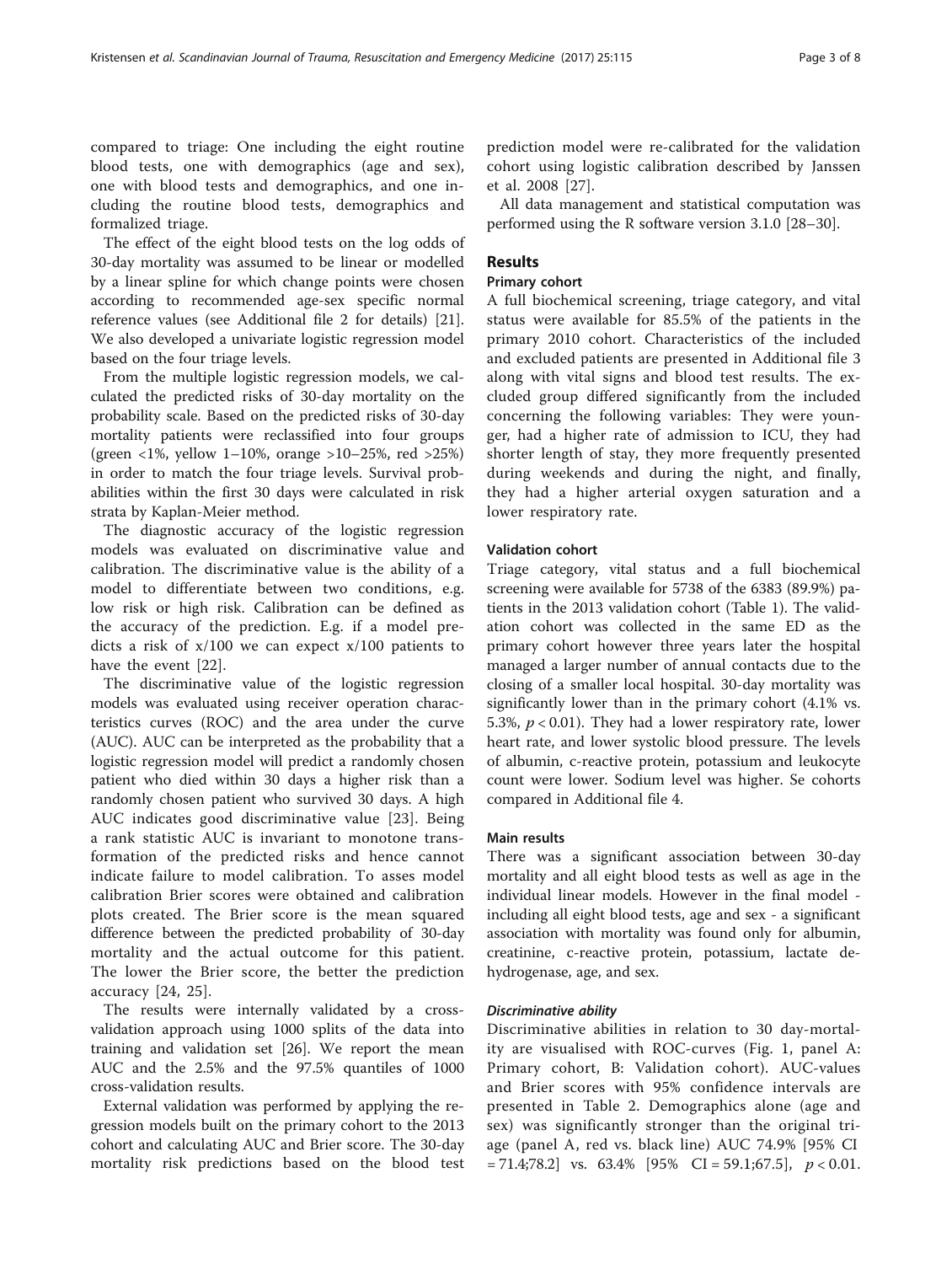|                                             | Primary cohort ( $n = 5371$ ) | Validation cohort ( $n = 5738$ ) | $p$ -value |
|---------------------------------------------|-------------------------------|----------------------------------|------------|
| Age (median, IQR)                           | 63.8 [46.92-76.52]            | 63.0 [46.0-76.0]                 | 0.21       |
| Male gender (n, %)                          | 2578 (48.0)                   | 2835 (49.4)                      | 0.14       |
| 30-day mortality (n, %)                     | 284 (5.3)                     | 234(4.1)                         | < 0.01     |
| 48-h mortality (n, %)                       | 61(1.1)                       | 50(0.9)                          | 0.19       |
| C-reactive protein, nmol/L (median, IQR)    | 5.8 [1.7-29.17]               | 4.9 [2.9-22.2]                   | < 0.001    |
| Potassium, mmol/L (median, IQR)             | $4.1$ [3.8-4.4]               | $4.0$ [3.9-4.3]                  | < 0.001    |
| Sodium, mmol/L (median, IQR)                | 137.5 [135.0-139.4]           | 139 [136.9-140.7]                | < 0.001    |
| Haemoglobin, mmol/L (median, IQR)           | $8.4$ [7.6-9.1]               | $8.4$ [7.6-9.1]                  | 0.52       |
| Creatinine, µmol/L (median, IQR)            | 71.2 [59.0-87.0]              | 71.0 [60.0-87.0]                 | 0.77       |
| Leukocyte count, 109/L (median, IQR)        | $8.7$ [6.8-11.5]              | $8.2$ [6.5-10.6]                 | < 0.001    |
| Albumin, g/L (median, IQR)                  | 42.0 [38.6-44.7]              | 37.2 [33.6-39.8]                 | < 0.001    |
| Lactate dehydrogenase, U/L (median, IQR)    | 178.1 [153.3-213.6]           | 182.2 [157.0-216.9]              | 0.50       |
| Arterial oxygen saturation, % (median, IQR) | 98 [96-99]                    | 98 [96-99]                       | 0.31       |
| Respiratory rate, $min^{-1}$ (median, IQR)  | $16$ [16-20]                  | $16$ [15-19]                     | < 0.001    |
| Heart rate, $min^{-1}$ (median, IQR)        | 82 [71-95]                    | 80 [70-92]                       | < 0.001    |
| Systolic blood pressure, mmHg (median, IQR) | 140 [125-157]                 | 134 [119-150]                    | < 0.001    |

<span id="page-3-0"></span>Table 1 Characteristics of included patients admitted to the emergency department in primary cohort (2010) and validation cohort (2013)

The routine blood tests had a significantly stronger discriminative value than triage and demographics (panel A, green line) AUC 86.2% [95% CI = 83.1;89.3],  $p < 0.01$ . Adding demographics to the blood test prediction model had no significant effect (AUC 88.1 [95% CI = 85.7;90.5]). Applying the prediction model on the validation cohort yielded similar results. The blood test prediction model was significantly stronger than the formalized triage (DEPT) (AUC = 87.7 [95CI = 84.3;88.5] vs. AUC = 62.8%  $[95CI = 59.1; 65.7], p < 0.01$ .

# Calibration

Though discriminatory value was good, the blood test prediction model systematically overestimated the risk of 30-day mortality when applied to the validation cohort. Hence poor calibration. After recalibration of the model, we saw a predictive accuracy as in the primary cohort. This is illustrated in Table [3](#page-4-0) showing distribution of patients listed according to: 1) Formalized triage, 2) Blood test prediction model before recalibration and 3) Blood test prediction model after recalibration. Further notes and details on recalibration in Additional file [5.](#page-6-0)



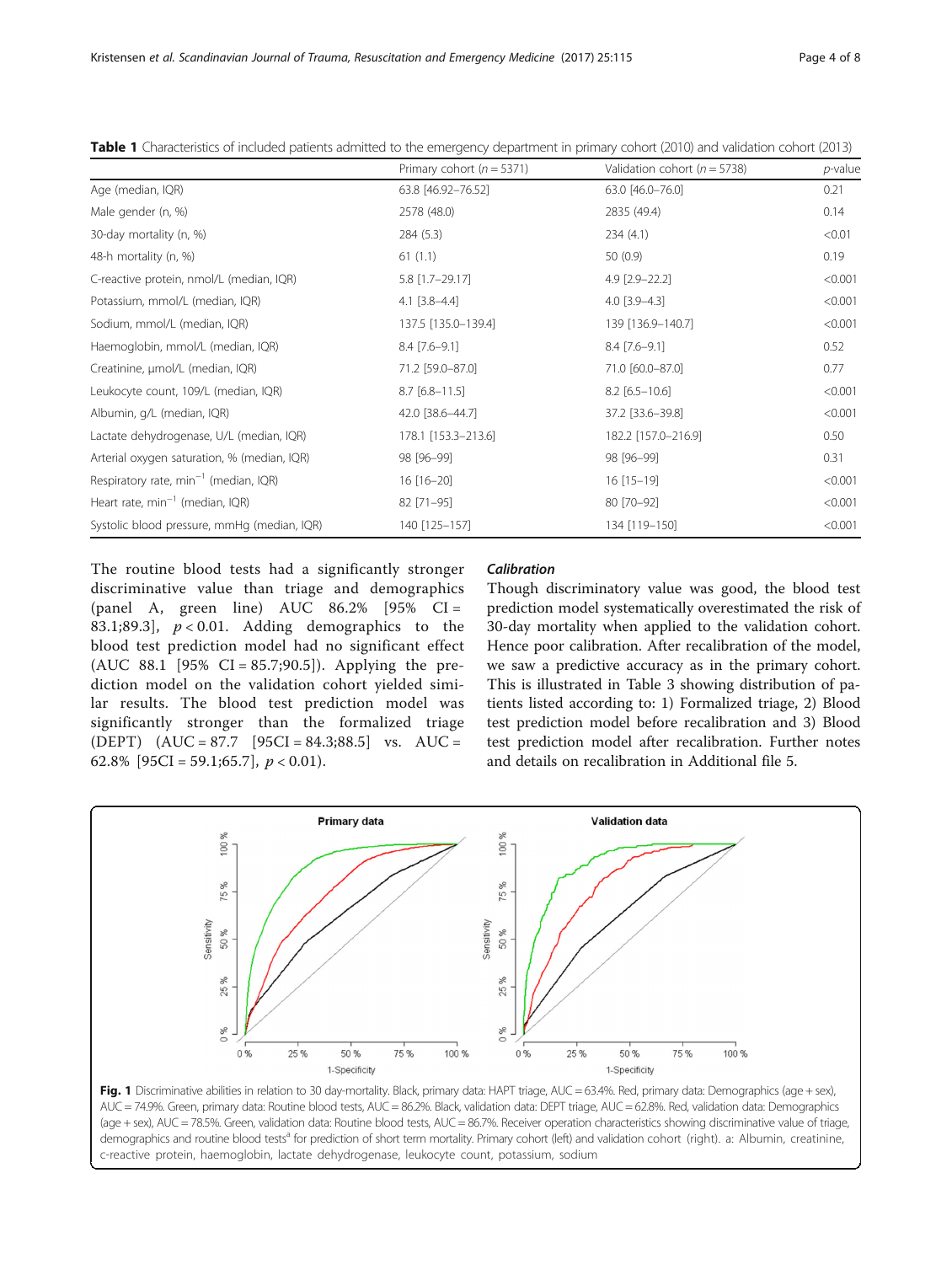|                                                               |                  | Primary cohort $(n = 5371)^a$ |                  | Validation ( $n = 5738$ ) <sup>b</sup> |  |
|---------------------------------------------------------------|------------------|-------------------------------|------------------|----------------------------------------|--|
|                                                               | AUC, % [95% CI]  | Brier score, % [95% CI]       | AUC, % [95% CI]  | Brier score, % [95% CI]                |  |
| Triage                                                        | 63.4 [59.1;67.5] | 4.90 [4.24;5.62]              | 62.8 [59.4;66.2] | 3.85 [3.40;4.30]                       |  |
| Demographics <sup>c</sup>                                     | 74.9 [71.4;78.2] | 4.79 [4.17;5.49]              | 78.5 [76.1;81.0] | 3.75 [3.34;4.17]                       |  |
| Blood tests <sup>d</sup>                                      | 86.2 [83.1;89.3] | 4.22 [3.62;4.82]              | 86.7 [84.4;88.9] | 3.77 [3.44;4.11]                       |  |
| Blood tests <sup>d</sup> + demographics <sup>c</sup>          | 88.1 [85.7;90.5] | 4.18 [3.60;4.79]              | 89.7 [88.1;91.4] | 3.56 [3.24;3.88]                       |  |
| Blood tests <sup>d</sup> + demographics <sup>c</sup> + triage | 88.6 [86.1;91.1] | 4.11 [3.54;4.70]              | 90.8 [89.2;92.3] | 3.40 [3.08;3.72]                       |  |

<span id="page-4-0"></span>Table 2 Area under the receiver operation characteristics curve and Brier score for prediction of 30-day mortality in patients presenting in the emergency department

<sup>a</sup>HAPT-triage. <sup>b</sup>DEPT-triage. <sup>c</sup>Age and sex. <sup>d</sup>Albumin, creatinine, c-reactive protein, haemoglobin, lactate dehydrogenase, leukocytes, potassium, sodium

Figure [2](#page-5-0) illustrates the stronger predictive accuracy of the blood test prediction model compared to formalized triage (DEPT). Calibration plots of the blood test prediction model on primary and validation cohort (Figs. [3](#page-5-0) and [4](#page-5-0)) illustrates equivalent calibration (i.e. model fit) on both cohorts.

# Discussion

We found that routine blood tests can accurately predict 30-day mortality and improve risk stratification of patients admitted to the Emergency Department. The eight routine biochemical measurements provided a significantly stronger discriminative ability with respect to 30-day mortality compared to the formalized triage algorithm and we were able to validate the findings on a secondary cohort. In particular, the blood test prediction model seems to be valuable with respect to identifying low risk patients, which is interesting as triage model have been assessed by focusing on mortality among patients graded as low risk [\[31](#page-7-0)].

Currently used formalized triage have been validated to a limited extent [[19, 31\]](#page-7-0). Level of consciousness, arterial oxygen saturation, and respiratory rate - variables included in many modern triage systems [[7, 31](#page-7-0)–[33](#page-7-0)] - are significant individual predictors of mortality during hospitalization [\[31](#page-7-0), [34\]](#page-7-0) but no studies have reported valid scientific evidence for the triage scales to predict mortality when adjusted for age [[35\]](#page-7-0). In this study the eight routine blood tests were found to be strongly associated with 30-day mortality independent of age and sex.

The idea of using blood tests in the clinical setting for risk stratifying or as an aid in decision-making is not new. Biochemical analyses are routinely used in various ICU scoring systems, e.g. the APACHE II system that is validated for use in surgical as well as general ICU patients. The APACHE II system uses haematocrit, potassium, leukocyte count, sodium, and arterial pH along with level of consciousness and clinical values [\[9](#page-7-0)]. APA-CHE II also includes age as this is a well-documented risk factor for death from acute illness independent of the severity of disease [\[34\]](#page-7-0). Though previous studies have proposed, that including blood tests into the ED risk stratification models may add significant predictive value [\[9](#page-7-0), [10](#page-7-0)], such an ED scoring system is to our knowledge still missing.

Some limitations of using biochemical measurements in ED triage must be pointed out. First of all, we needed to recalibrate the model to get good calibration when applying it on the validation cohort (Figs. [3](#page-5-0) and [4\)](#page-5-0). This may be explained by differences in patient characteristics between the two cohorts. Just as formalized triage algorithms are adjusted for local conditions, a biochemical prediction model may need calibration due to local differences, such as in demographics, biochemical assays used or maybe even seasonal changes. However we have shown, that the model can easily be recalibrated to local conditions if needed.

Another limitation of a triage system using blood tests is the delay associated with the analysis of blood samples. However with a modern automated laboratory a

**Table 3** Distribution of patients by formalized triage and blood test prediction model

|        | Validation cohort ( $n = 5738$ ) |                                                      |                                                    |  |  |
|--------|----------------------------------|------------------------------------------------------|----------------------------------------------------|--|--|
|        | <b>DFPT</b>                      | Blood test prediction <sup>a</sup><br>No calibration | Blood test prediction <sup>d</sup><br>Recalibrated |  |  |
| Green  | 1876 (2.1% [1.4;2.7])            | 235 (0% [0;0])                                       | 2030 (0.4% [0.1;0.7])                              |  |  |
| Yellow | 2272 (3.9% [3.1;4.7])            | 4205 (1.3% [0.9;1.6])                                | 3174 (3.3% [2.7;3.9])                              |  |  |
| Orange | 1557 (6.0% [4.9;7.2])            | 821 (8.0% [6.2;9.9])                                 | 365 (15.1% [11.4;18.7%])                           |  |  |
| Red    | 33 (36.4%[20.0;52.8%])           | 477 (23.9% [20.1;27.7])                              | 169 (39.6% [32.3;47.0])                            |  |  |

Distribution of patients, risk stratified by formalized triage algorithm (DEPT) or the blood test prediction model. 30-day mortality with 95% confidence intervals for individual strata in parenthesis. Initially blood test prediction model overestimates risk of mortality, seen by large number of high risk patients. After recalibration. a Predicted risk of 30-day mortality: green <1%, yellow 1–10%, orange 10–25%, red >25%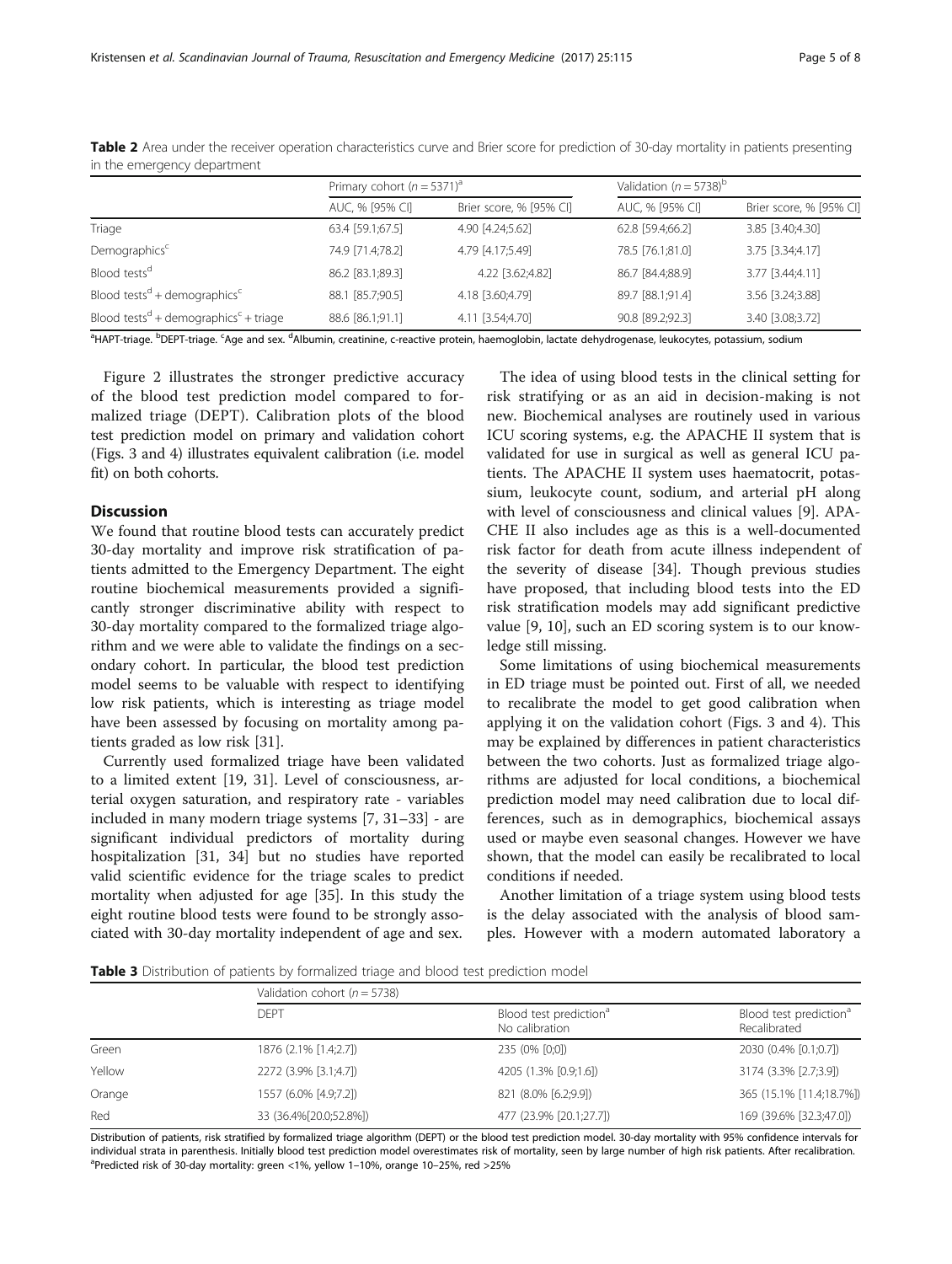<span id="page-5-0"></span>

full package of routine blood sample results can be ready within 15 min and even sooner with point-of-care methods. Finally, one must consider that some acute conditions may not be detectable at admission by blood sample analysis, for instance myocardial infarction or stroke. In addition, some biochemical variables, e.g. albumin and creatinine, may be related to a chronical disease rather than an acute condition. Hence, the blood





tests should not stand alone. Rather they may be useful in combination with vital signs on admission as well as with age and sex.

An easy way to apply the results from the routine blood tests in a clinical setting would be through a simple computer algorithm. A predicted risk of short term mortality for each patient could be delivered automatically with the blood test results or computed afterwards in a software for computer or mobile phone. This could be an aid for the physician when risk stratifying and prioritizing in the ED.

A strength of the present study is the large sample size and a relatively large number of events (approximately 5% mortality within 30 days). Furthermore, the data comprise a combination of surgical as well as nonsurgical patients reflecting the real world ED. In this study we have chosen to compute a predicted risk of mortality based on the blood tests with a logistic regression model with splines. A simpler approach would be to count the number of blood tests out of the reference area as done in other scoring systems. However we decided to use a more complex method to maximise the predictive potential of the routine blood tests. The regression splines also add flexibility to the model and allow for low and high values of a given blood test to have an impact on the predicted risk. Demographics (age and sex) can easily be included in the model and thereby improve accuracy. Finally as no backwards elimination was done, i.e. all eight blood tests were included, we have challenged our model maximally.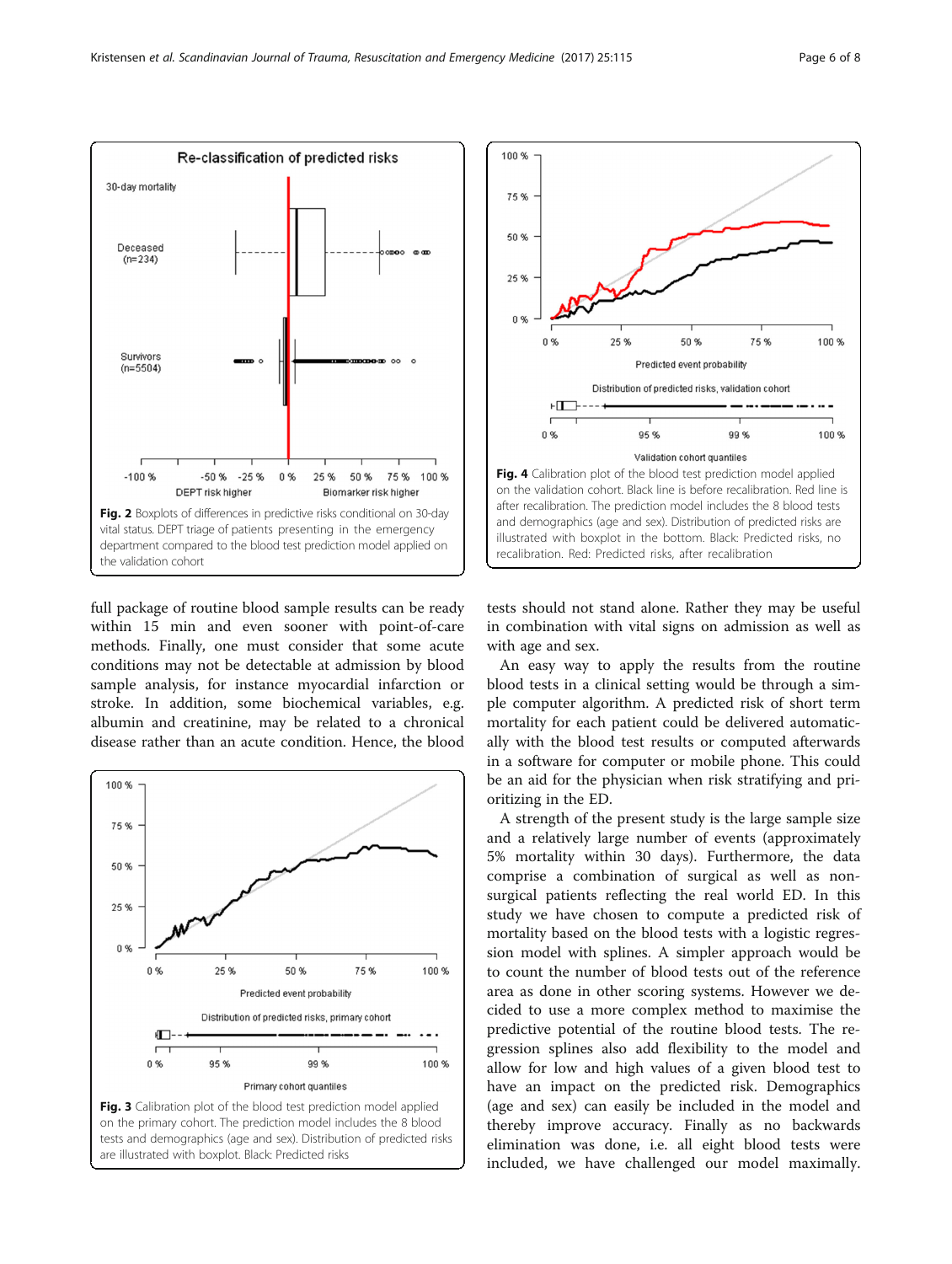<span id="page-6-0"></span>The discriminatory abilities were assessed with ROC curves and AUC after an internal cross validation with 1.000 bootstrap samples. Furthermore external validation of the model using a new large cohort of patients confirmed the strength of the model.

A weakness of this study is that 30-day mortality may not always reflect the severity of the patient's condition at admission. When risk stratifying for the purpose of immediate treatment, one could argue that a more short-term endpoint could be used, e.g. 48 h mortality. However many acute conditions can have an effect on mortality in a period beyond 48 h. Events such as ICU admission, urgent surgery and thrombolysis definitely identify high-risk patients but they are relatively rare and can never stand alone as endpoint in a population as diverse as in the ED. Any consensus on a "gold standard" for ED triage endpoints remains undetermined in the literature, but from an overall perspective 30-day mortality is a strong endpoint.

It is also important to realise that adequate treatment will affect outcome and result in a lower mortality as the information was available to the clinician. The study therefore focused on those patients who died in spite of treatment.

# Conclusion

In conclusion, the investigated routine blood tests were strongly associated with 30-day mortality in patients presenting at the Emergency Department and they allowed significantly more accurate prediction than a formalized triage algorithm. Thus, incorporating these results in the early risk stratification, could be an important help for the ED physician when prioritization of patients is needed.

# Additional files

[Additional file 1:](dx.doi.org/10.1186/s13049-017-0458-x) DEPT Triage. Algorithm for DEPT Triage. (DOCX 18 kb) [Additional file 2:](dx.doi.org/10.1186/s13049-017-0458-x) Multivariate logistic regression model. Details on the multivariate logistic regression model and linear splines. (DOCX 79 kb)

[Additional file 3:](dx.doi.org/10.1186/s13049-017-0458-x) Primary Cohort. Characteristics of included and excluded patients admitted to the emergency department in primary cohort (2010). (DOCX 16 kb)

[Additional file 4:](dx.doi.org/10.1186/s13049-017-0458-x) Cohort Characteristics. Characteristics of the primary cohort (2010) and the validation cohort (2013). (DOCX 17 kb)

[Additional file 5:](dx.doi.org/10.1186/s13049-017-0458-x) Recalibration. Notes on the recalibration process. Including table depicturing reclassification of patients by the blood test prediction model and Kaplan Meier survival probabilities. (DOCX 38 kb)

#### Abbreviations

APACHE II: Acute Physiology and Chronic Health Evaluation. A severity of disease classification system for use in intensive care units; AUC: Area Under the Curve; DEPT: Danish emergency process triage. Triage system developed in Denmark. Based on Hillerød adaptive triage system; ED: Emergency Department; HAPT: Hillerød adaptive process triage. Triage system developed in Hillerød, Denmark. Based on the Swedish Adaptive Process Triage model (ADAPT); ICU: Intensive Care Unit; ROC: Receiver Operation Characteristics

#### Acknowledgments

We are grateful to Bente Klarlund, Professor, MD, DMSc for support and guidance in planning and designing the Triage-study.

### Funding

LSR has received funding from the TrygFonden. No funding bodies had any role in study design, data collection and analysis, decision to publish, or preparation of the manuscript.

# Availability of data and materials

All data are fully available without restriction from the Dryad repository, doi:[10.5061/dryad.m2bq5.](http://dx.doi.org/10.5061/dryad.m2bq5) Accessible on: [https://doi.org/10.5061/](https://doi.org/10.5061/dryad.m2bq5) [dryad.m2bq5](https://doi.org/10.5061/dryad.m2bq5).

#### Authors' contributions

KI is the primary initiator of the TRIAGE study and wrote the first draft of the protocol. MK wrote the manuscript (except statistics) performed the statistical analyses and participated in the data collection. TAG consulted the statistical analyses and wrote the statistics section. CB and JD provided data for the primary analyses and critically reviewed the manuscript. ASI and RØ participated in the data collection and critically revised the manuscript. JEO, LR, KL, GS, JLF, MS and LK were involved in planning of the study, participated with interpretation of the data and critically reviewed the manuscript. All authors read and approved the final manuscript.

#### Ethics approval and consent to participate

The study was conducted according to Danish ethical regulations and was approved by The Danish National Committee on Biomedical Research Ethics, J.nr. H-A- 2009-006, and the Danish Data Protection Agency, Copenhagen, J.nr. HIH 2009–2 Akutdatabasen and J. nr. 2007–58-0015. Exemption from the rule of informed consent was granted.

#### Consent for publication

Not applicable

#### Competing interests

The authors declare that they have no competing interests.

#### Publisher's Note

Springer Nature remains neutral with regard to jurisdictional claims in published maps and institutional affiliations.

#### Author details

1 Department of Emergency Medicine, Sjællands Universitetshospital Køge, Køge, Denmark. <sup>2</sup>Department of Cardiology, Endocrinology and Nephrology Nordsjællands Hospital, Copenhagen University Hospital, Copenhagen, Denmark. <sup>3</sup>Department of Cardiology, Herlev Hospital, Copenhagen University Hospital, Copenhagen, Denmark. <sup>4</sup> Department of Biostatistics, University of Copenhagen, Copenhagen, Denmark. <sup>5</sup>Department of Anaesthesia, Sjællands Universitetshospital Køge, Køge, Denmark. 6 Department of Anaesthesia, Centre of Head and Orthopaedics Surgery, Rigshospitalet, University of Copenhagen, Copenhagen, Denmark. 7 Department of Anaesthesia, Nordsjællands Hospital, Hillerød, Denmark. 8 Department of Research, Nordsjælland Hospital, Hillerød, Denmark. 9 Department of Prehospital and In-Hospital Emergency Medicine – Helsingborg Hospital, Helsingborg, Sweden. 10Clinical Research Centre, Copenhagen University Hospital, Hvidovre, Denmark. <sup>11</sup>Department of Cardiology, Rigshospitalet, University of Copenhagen, Copenhagen, Denmark.

# Received: 2 June 2017 Accepted: 17 November 2017<br>Published online: 28 November 2017

#### References

- 1. Wiler JL, Gentle C, Halfpenny JM, et al. Optimizing emergency department front-end operations. Ann Emerg Med. 2010;55(2):142–160.e1. doi[:10.1016/j.](http://dx.doi.org/10.1016/j.annemergmed.2009.05.021) [annemergmed.2009.05.021](http://dx.doi.org/10.1016/j.annemergmed.2009.05.021).
- Bernstein SL, Aronsky D, Duseja R, et al. The effect of emergency department crowding on clinically oriented outcomes. Acad Emerg Med. 2009;16(1):1–10. doi:[10.1111/j.1553-2712.2008.00295.x](http://dx.doi.org/10.1111/j.1553-2712.2008.00295.x).